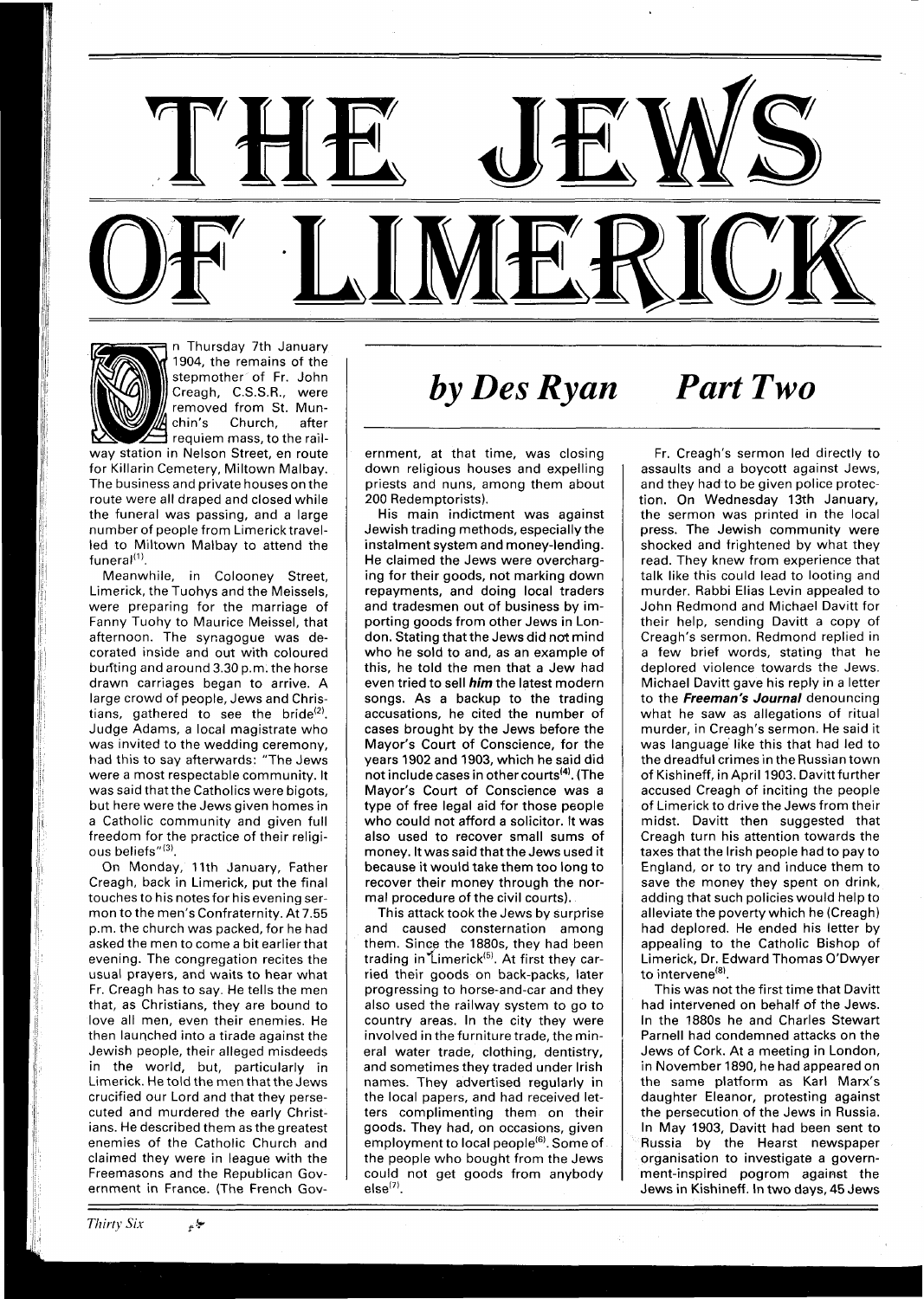,,,, - 11 11 12 m m າຂານນາ ברח מטי m , <sub>1979</sub>, 1972) ಾ LOVING MEMORY OEAR FATHER **SOCHAT CMARCH IDI** 

**The grave of Samuel Sochat at the Jewish Cemetery at Kilmurry.** 

were murdered, 600 wounded, and 1500 homes and shops looted. The police made no attempt to stop the bloodshed and violence, and the local Orthodox Bishop drove through the town in his carriage blessing the crowd<sup>(9)</sup>.

Monday was the usual day on which members of the Jewish community collected payments on debts. As they went out collecting on Monday 18th January, they were met with a hostile reception. They were spat at, mud and stones, and on one occasion, sour milk was thrown at one of them. They were followed through the streets by crowds of people, estimated at 300 at one stage. Though it was mostly children who threw the mud and stones, the adult members of the crowd pulled and harrassed the Jews as they walked through the streets. The police thought that things would have been worse but for their presence on the streets. They also gave credit to a priest, Fr. Fitzgerald, who had been collecting dues in Garvey's Range,

"His presence had a great eff $\epsilon$ ct on

يا پ

the people", they concluded.

With the intervention of Davitt on the Jewish side, Fr. Creagh, instead of trying to calm the situation, felt confident enough to make another attack on the Jews. At a meeting of the Confraternity, on Monday 18th of January, he said he felt bound to reply to Davitt's letter. Having earlier noted that the **Munster News** had claimed that the church had, by arrangement, kept its doors closed, Fr. Creagh stated that on Monday and Tuesday evenings the church had been open for rnembers of the Confraternity or those who intended to join it, and no one but such people had a right to enter the weekly meetings.

He added: "Only this rule was **enforced** on Monday and Tuesday nights last".

But before the next meeting began, he told the **Limerick Chronicle** reporter that the sermon was for members only. The **Chronicle** representative then left the church. The priest said in his sermon that the Jews had always been a danger to Christian people, and thatthe

reason why they had been persecuted in every country in Europe was because they were seen as enemies of every country in which they settled. He denied Davitt's claim that he had accused the Jews of ritual murder. He claimed he had quoted from one of the greatest historians of the Catholic Church, L'Abbe Rene Rohrbracher, and referred to his book Historic Universe-**Ile de L'Eglise Catholique.** Fr. Creagh urged the congregation to keep dway from the Jews and not to harm them<sup> $(10)$ </sup>.

But this advice came far too late, for some of the Jews had already been assaulted earlier that day. When News of these attacks reached the rabbi, he immediately sent a telegram to the Chief Rabbi in London, Dr. Harris, "Anti-semetic riots took place throughout the day. General boycott in force. Community in peril. Every member assaulted"<sup>(11)</sup>.

The next day (Tuesday), a Jewish deputation, led by Saul Goldberg and including the rabbi, went to Bishop O'Dwyer's house. They were received by the bishop's secretary, who told them that Dr. O'Dwyer was ill, and would be unable to meet them. The bishop, through his secretary, asked the Jews to refrain from all press controversy, but gave them no commitment to censure Fr. Creagh<sup>(12)</sup>.

That night, at a meeting of the Women's Confraternity in St. John's Cathedral, Fr. Murphy, Spiritual Director of the confraternity in that parish, addressed the women on the subject of the Jews. He denounced the violence towards them, and said that "if the people owed money to the Jews they should pay it as they were bound to pay all their lawful debts. If it was their desire to get rid of the Israelites, this was the best way to accomplish it, and when this was done they need have no more dealings with them $<sup>(13)</sup>$ .</sup>

In the early days of February, it was rumoured that Fr. Creagh was leaving Limerick, but when interviewed he said that he was only going to Belfast to give a mission. It was reported that some wealthy Jews were going to buy Geary's factory, but these stories were denied by members of the local Jewish community. It was also rumoured that since the assaults had begun, some Jews had decided to give up their businesses and to leave  $Limerick^{(14)}$ .

While in Belfast, Fr. Creagh gave an interview to the Belfast **Northern Whig**  in which he said: "I have no animosity against the Jews as a race, and, as for the Jews in business, I am quite prepared to admit that there are many who are irreproachable. What people have been pleased to call my crusade has been directed only against a class of Jewish traders, who grind and oppress those who are unfortunate enough to get into their power. I have strongly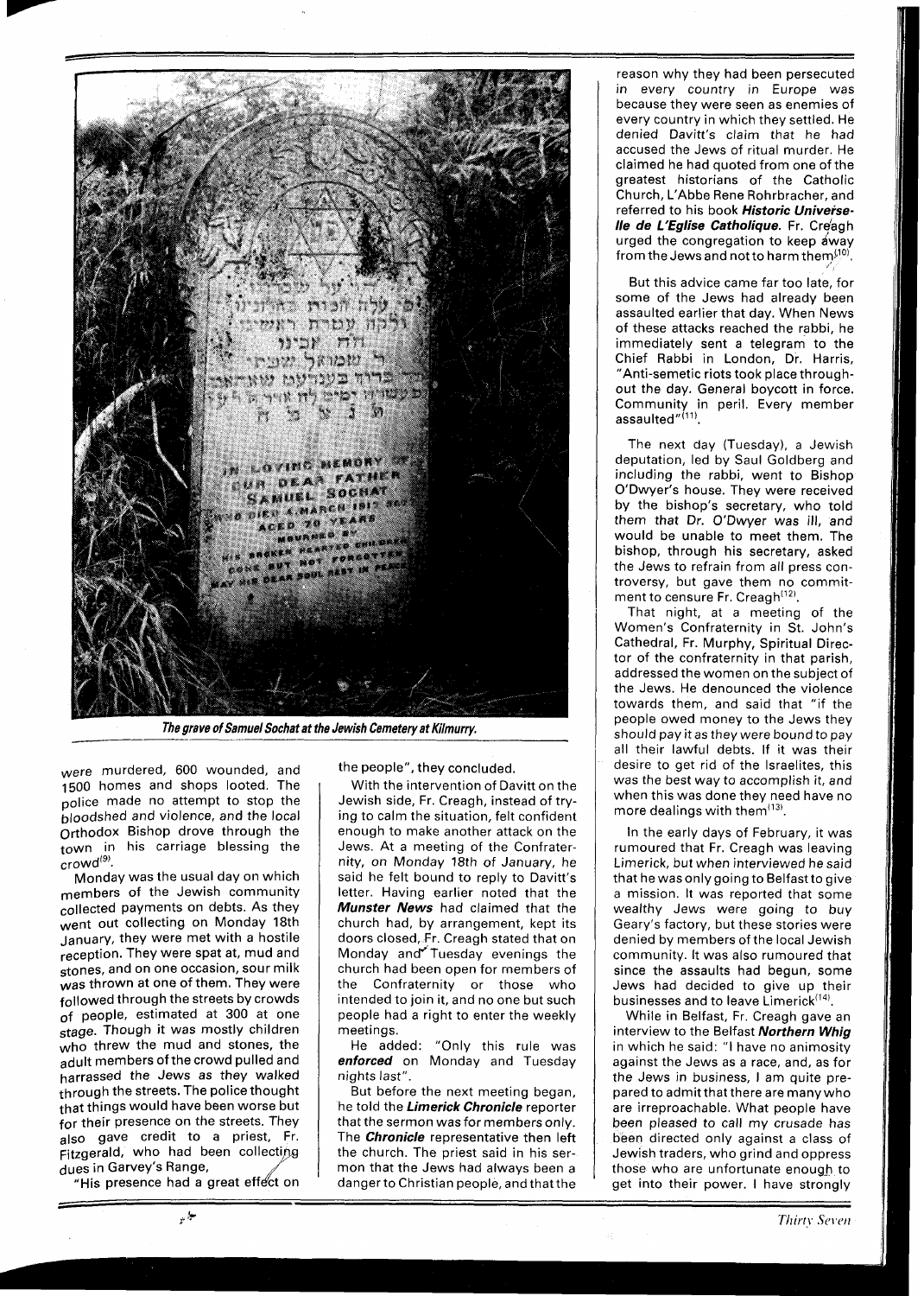deprecated any violence, and have always used, and shall always use, influence to prevent it. The Jews of Limerick need have no fear of vio $lence$  $(15)$ .

The months of February and March were relatively quiet, but there were a couple of incidents involving Jews. On the 5th February, four horse collars were stolen from the president of the Jewish commuhity Max Blond, at his stables in Jesuit Lane. On St. Patrick's Dav. a Jew named Samuel Recusson was assaulted in Henry Street. The effects of the boycott were also being felt. Customers stopped buying from Jews in the city, but they were still trading in country areas, even though extracts from Fr. Creagh's sermon were sent to those areas<sup>(16)</sup>. Some shops were refusing to sell food to the Jews, and their children were being given the silent treatment at school, when their classmates refused to play with or even speak to them $^{(17)}$ .

On Monday night 4th April, Rabbi Levin, on his way home to Colooney Street with some friends (the Vinegrands), came upon a group of boys in Carey's Road. (One of the boys, John Raleigh, had on St. Patrick's Day, thrown stones at the Rabbi and the Vinegrands, and they had reported him to his mother for throwing stones at their shop). Sensing danger, the Jews went to the other side of the road, but, as they crossed over they were showered with a volley of stones, one of which struck the rabbi on the ankle. Raleigh was arrested but denied the charge in court. His two solicitors were unsuccessful in defending him, and he was sentenced to one month's imprisonment<sup>(18)</sup>

Being a juvenile, he was transferred to Mountjoy Prison in Dublin. This led to a public outcry on Raleigh's behalf. Because of his youth, Raleigh's sentence was felt to be harsh, and it was also noticed that none of the magistrates at the trial were Catholics. The two main religious denominations in the city, Catholic and Protestant, generally divided along sectarian lines. The Catholics supported Fr. Creagh and the Protestants were on the side of the Jews. The Protestant stance was not without self-interest, for there was bad feeling between the two religious groups in the city at that time, stemming from what the Protestants saw as the persecution of Dr. John Long, a controversal proslytizer, who had also been stoned, abused and assaulted. Dr. Long had been sent to Limerick in 1897 by the Irish Church Mission to Ireland. He opened a medical hall in Thomas Street which gave free medical service to all, but its ultimate aim was to convert Catholics to Protestantism. Naturally, this move caused friction, and some Confraternity men marched up and down outside the premises in an effort to intimidate Catholics and to

 $\mu$  .

**Thirty Eight** 

prevent them from going in. On 10th April, Marcus Blond, in a letter to **The Times,** defied anyone in Limerick to show how he had wronged or overcharged and said that his business was ruined since Fr. Creagh's sermon $(19)$ .

Jews did not charge anymore for their goods than the rest of the shopkeepers in Limerick. An accusation also made against the Jews, said Bishop Bunbury, was that when they went to country districts, and found the head of the

The marble tablet on the wall of the burial house at the Kilmurry Cemetery.

On 15th April, the rabbi replied to the charge that there were no Catholic magistrates at John Raleigh's trial. He said that there was no one to watch Jewish interests either, and that if the Jews were going to suffer in Limerick, they were not going to do so in silence. They had obeyed for over two months the request of the Roman Catholic authorities not to engage in press controversy, in the pious hope that Fr. Creagh would be silenced $^{(20)}$ .

Meanwhile, Dr. Bunbury, the Protestant Bishop of Limerick, entered the arena. At a meeting of the Protestant Synod in Dublin, Dr. Bunbury told the gathering that he had spoken to Rabbi Levin, who had assured him that the

house absent, they persuaded the children or the servants to accept goods. One item, in particular, was mentioned - tea. The rabbi had said the Jews did not sell tea, but he (Dr. Bunbury) had been told by a woman that there was some truth in it. Bishop Bunbury could not understand why Fr. Creagh's superiors did not stop his campaign against the Jews<sup>(21)</sup>.

At a special meeting of the Corporation, called to discuss Raleigh's prison sentence, the Mayor, after giving an explanation, was excused for not being at the trial. Dr. Bunbury's remarks about Limerick and the Jews were condemned. It was also agreed that a petition for the release of John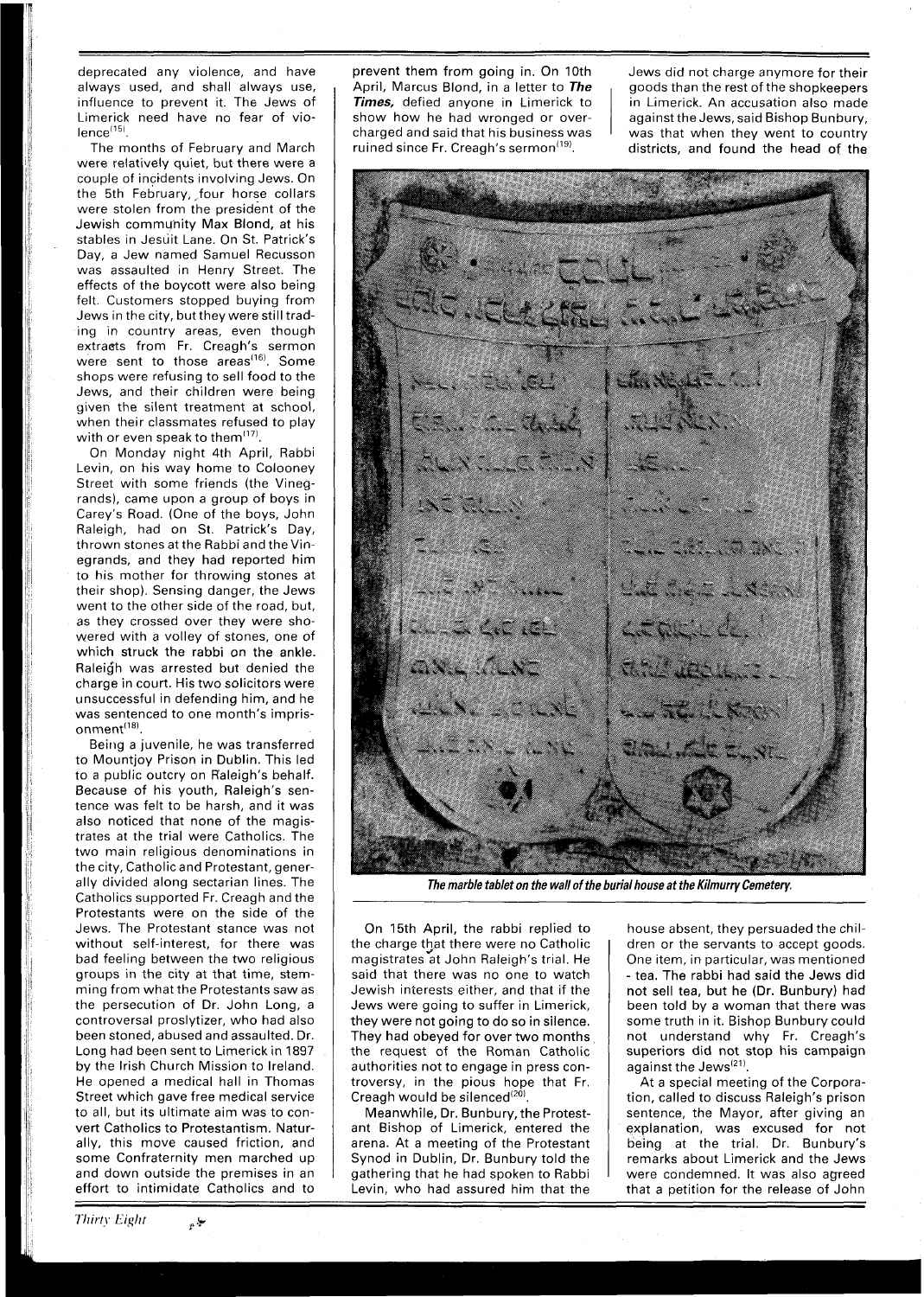Raleigh be sent to the Lord Lieutenant, Earl Dudley. This appeal for clemency was denied. (In 1894, when speaking on the question of Jewish immigration, Earl Dudley, told the House of Lords that immigration would lead to a "lowering of the whole moral and social standard of the population of those districts in which (the aliens) settle. Those classes would become to some extent, non- English in character, in physique and in moral and social customs").

An English newspaper reporter in Limerick interviewed a woman who had been dealing with the Jews for eighteen years. She told him that they were not so bad to deal with, and were always willing to wait for their money, which was more than the shops were. She added that the clothes they sold were good, but their footwear did not last long $^{(22)}$ .

The reporter also interviewed Fr. Creagh. When it was put to the priest that the Jews were suffering as a result of his sermons, he said: "I am sorry to hear anyone is suffering, but personally I don't believe it, as I am sure the Jews have money, and put on the worst side of the picture when they heard you were coming". To which the reporter replied: "They didn't know I was coming". Fr. Creagh went on to say that "the Jews are a curse to Limerick, and if I am the means of driving them out, I shall have accomplished one good thing in my life".

At a meeting of the members of the Jewish community on the 25th of April, it was agreed that their books and invoices would be made available to anybody who wanted to inspect them'23'.

The Jews also denied that they sold tea on the weekly instalment system, and offered **£5** to the Mayor if anyone could prove otherwise. This challenge was taken up by three of the residents in Colooney Street, who stated, in a **Limerick Leader** report of 27th April 1904, that they had bought tea from the Jews "on more than one occasion". They also expressed their willingness to accept the £5 offer.

On his return to Limerick from prison, in May, John Raleigh was met by a large crowd of people, who carried him shoulder high from the railway station to his home in Carey's Road, where he was presented with a silver watch and chain. In an interview the next day, he said that while in prison one of the warders had referred to him as "our Limerick Jewlayer"<sup>(24)</sup>.

In a court case at the beginning of May in which Marcus Blond tried to recover some money owed to him, Judge Adams said that there was gross exaggeration on both sides with regard to the Jews. In reply to this, Fr. Creagh said that there was no exaggeration to his statements on the Jews. In the middle of May, a Jewish deputation arrived from London. They met with members of the Jewish community and laterthey went to the Redemptorist Church to see Fr. Creagh<sup>(25)</sup>.

At a meeting of the Confraternity the following Monday night, Fr. Creagh told the men "that the Jews now appear to regret the publicity they had given to the matter as it only resulted in exposing the more their usurious dealings. But the matter could not be allowed to rest in that easy manner and he was collecting data to prove his statements as to their system of

arrived in Limerick from Rome. Raus was a native of Alsace, a French province which was then under German control, and was well acquainted with the problem of anti-semetism. In April 1894, Captain Alfred Dreyfus, a French Jew, also from Alsace, was wrongly accused of passing secrets to the Germans. In the ensuing campaign to prove Dreyfus's innocence, the church erroneously supported the army which had fabricated the evidence to cohvict him.



**Houses at Colooney (now Wolfe Tone) Street.** 

usury". In June, Louis Kramer, a Russian Jew, who had spent seven months in Limerick, arrived in Boston, U.S.A. While being questioned by custom/ immigration officials, he produced a letter saying that he had been a victim of anti-Jewish persecution in Limerick. The letter was signed by Julian Grande. Grande was the Irish Director of the Mission to the Jews, and had figured prominently in the press controversy, earlier in the year. On 24th June, the **Limerick Leader** carried an advertisement for the City Furnishing Co. (which was owned by a Jewish family) that two-thirds of its goods were Irish.

The last assajlt on members of the Jewish community in 1904occurred on Sunday 17th July. David Wienrok and Louis Goldberg were coming from the Synagogue, when they were attacked by a man wielding a stick. He struck both of them on the back of the head, knocking them to the ground. The man was arrested and Wienrok and Goldberg were treated for their wounds at Barrington's  $Hospital^{(26)}$ .

In November 1903, the Limerick Redemptorists had held their fiftieth jubilee celebrations. On Friday evening, July 22nd 1904, the Rev. Mathias Raus, Superior General and Rector Major of the Redemptorist Order,

In a last attempt to end the boycott, Rabbi Levin made an appeal by letterto Raus to intercede in the affair and also requested the honour of an interview. It is not known if the Superior General ever replied.

In the municipal elections of October, some people objected to the Jews having a vote, on the grounds that they were aliens $^{(28)}$ .

Fr. Creagh was still in the news, looking for more industry for the city, but he never produced further "data". The year ended with a reprint of an article from the Derry People in the Limerick Leader, titled "Jews and their Business Ways".

But the close of the year brought little<sup>'</sup> comfort for the Jewish community and its leaders, especially Marcus Blond. He was born in Wexna, in 1865. Having been ordained a rabbi in his teens, he turned to trade when he came to Limerick in the 1880s. In 1897, he lived at 51 Henry Street, and was threatened with eviction by his landlord, to make way for a new tenant. He gives an account of what happened, in a letter to the **Limerick Leader:** 

"Since I have adopted this anclent city as my residence, I have always seen the **Limerick Leader** as a defender of truth and justice. The readers